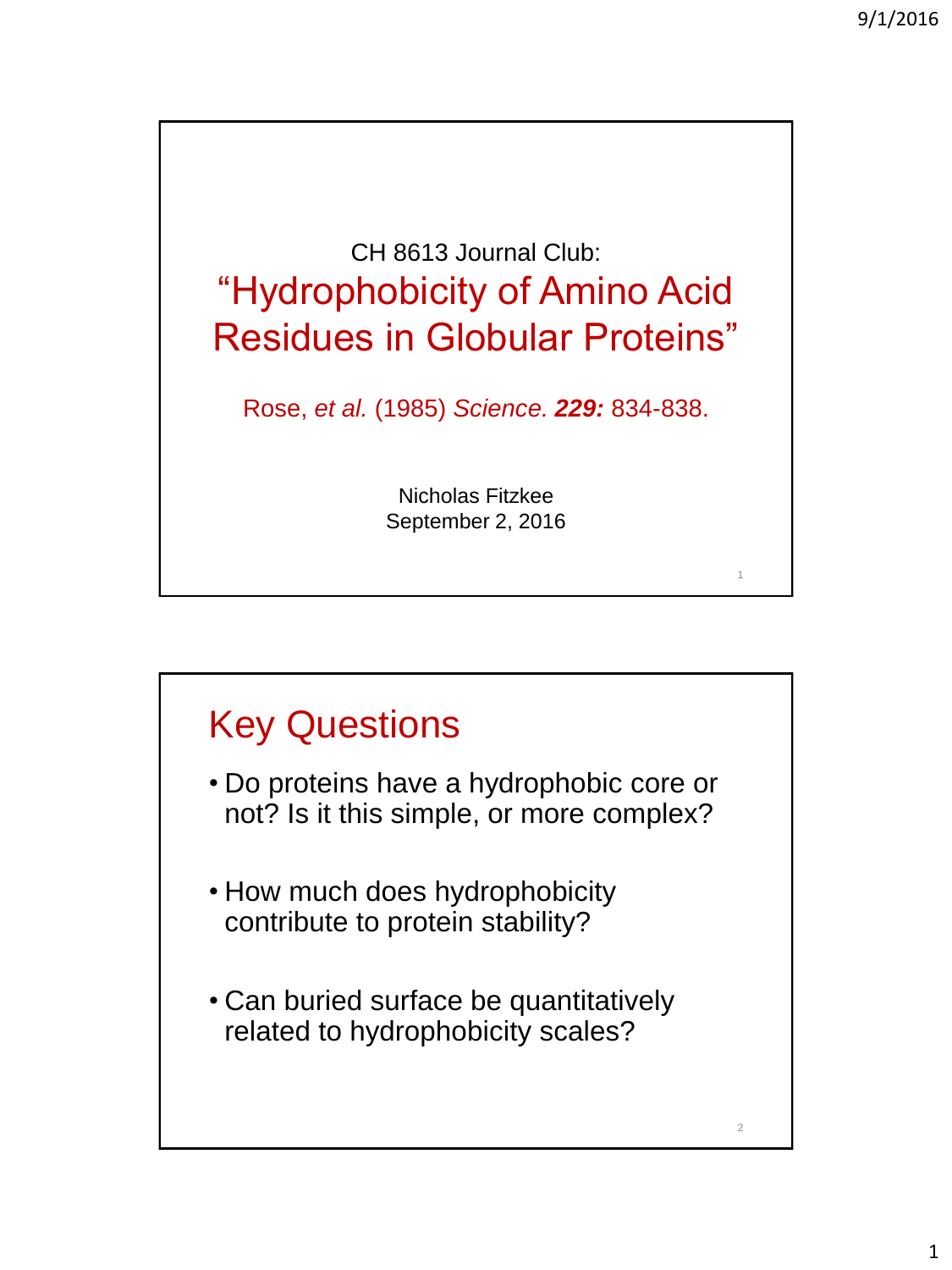

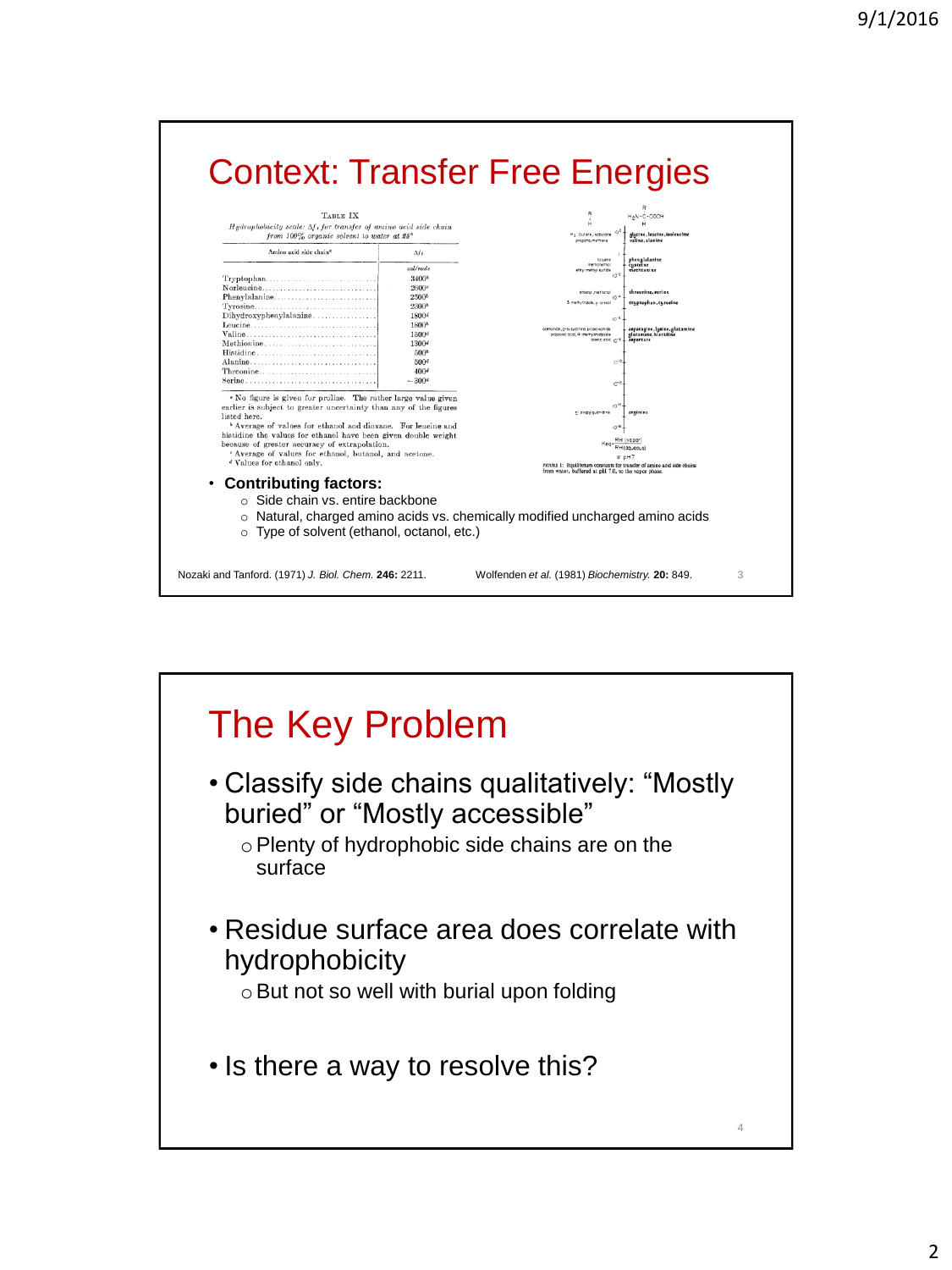## **Tool:** Accessible Surface Area

Figure 3.25 The solvent-accessible surface (solid line) of a molecule is calculated by rolling a ball of radius  $r_W$  over the molecular surface. The solventaccessible surface is defined (a) by the path traveled by the center of the ball, or (b) by the contacts made between the ball and the van der Waals surface.



- Water is modeled as a sphere (typical radius is 1.4  $\AA$ )
- Panel a (solvent accessible surface area, or ASA) is more frequently used than b (vdW surface area)
- **Programs:** Naccess (J. Thornton) or Molecular Surface Package (M. Connolly)
- Also implemented in-house in the Fitzkee lab

Van Holde, page 156. Som i 1999 i 1999 i 1999 i 1999 i 1999 i 1999 i 1999 i 1999 i 1999 i 1999 i 1999 i 1999 i

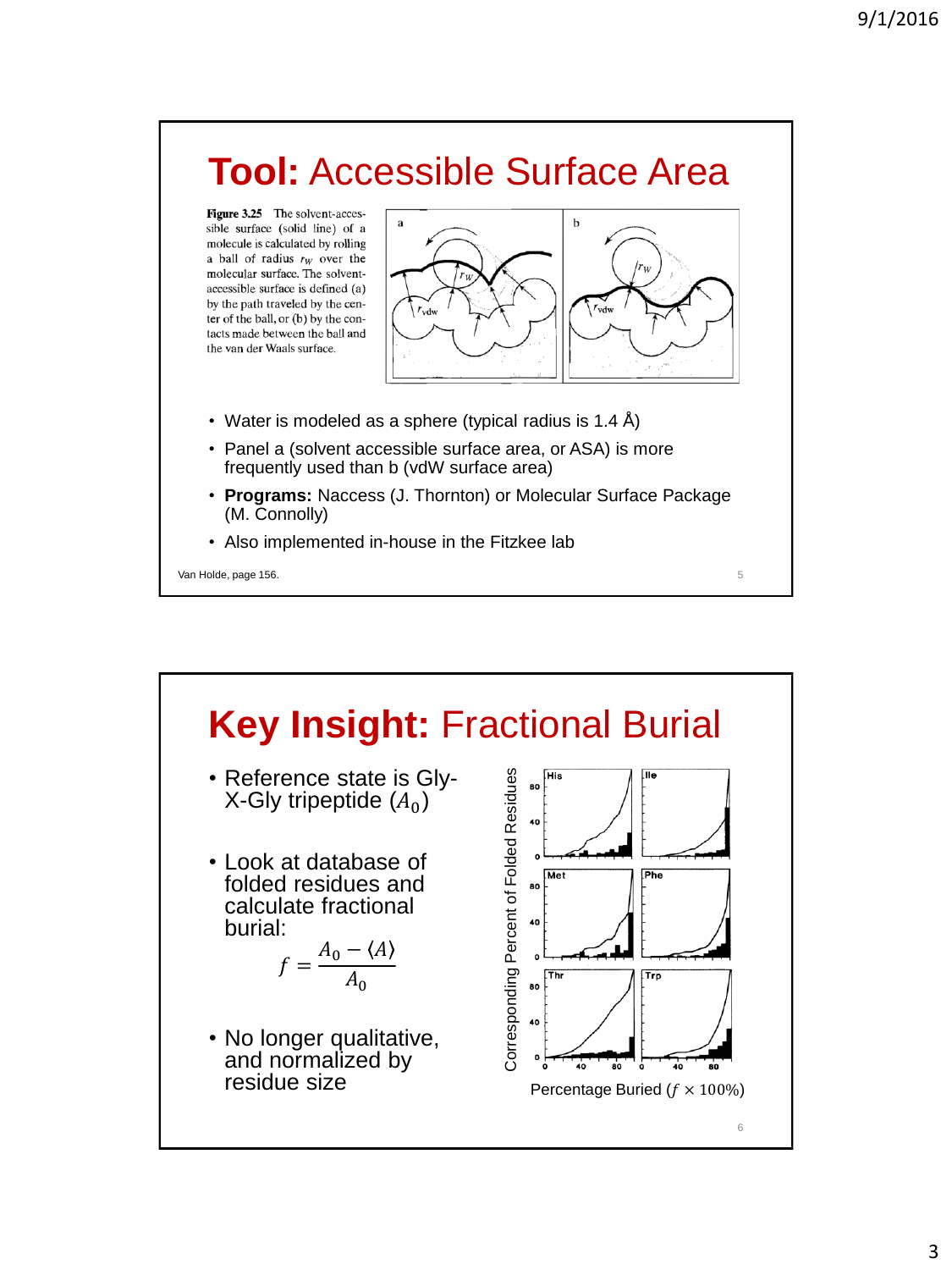